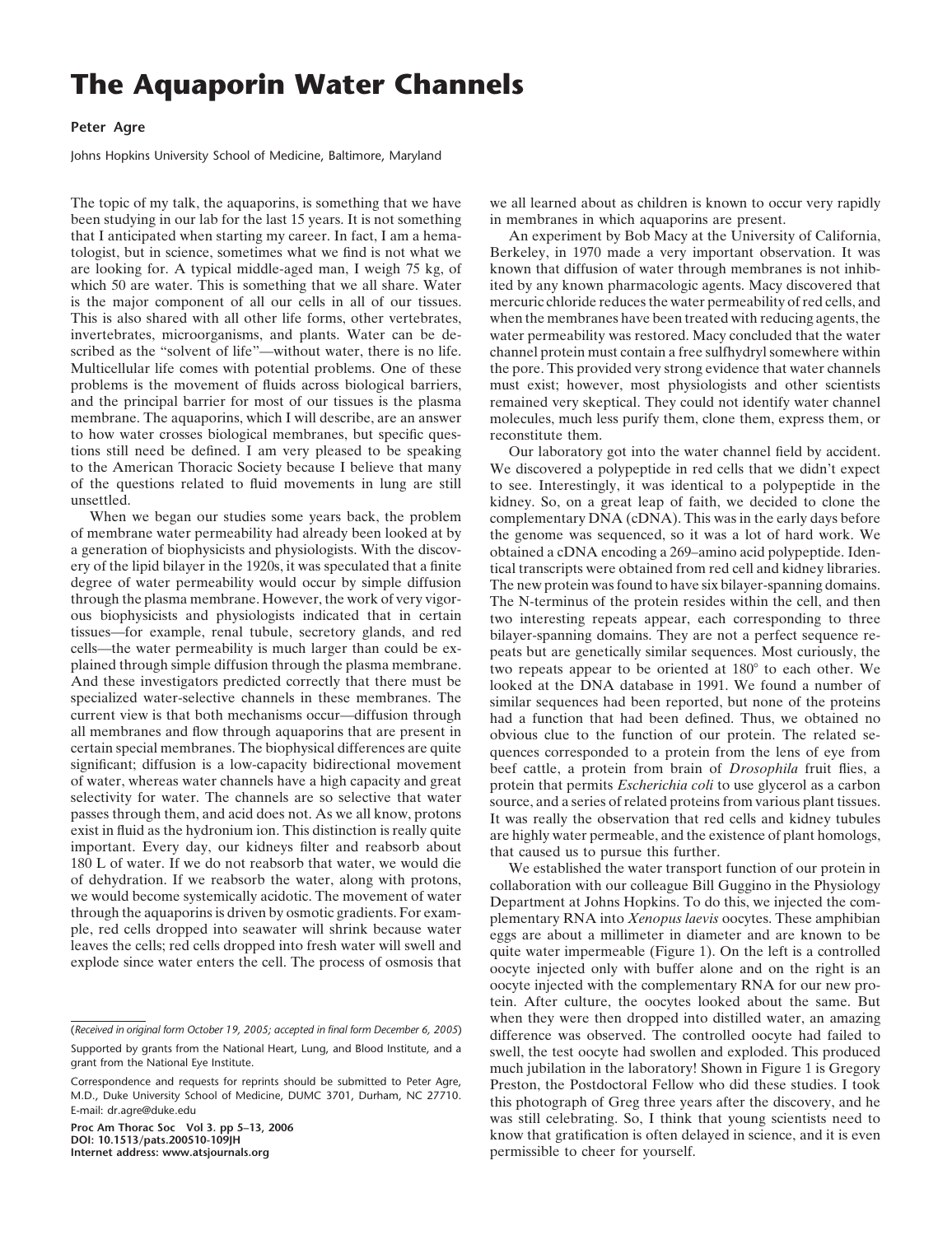We spent a considerable amount of effort studying the structure of our new water channel protein. The internal repeats contain two loops B and E, which join the second and third, then the fifth and sixth bilayer-spanning domains and contain a



*Figure 1.* Discovery of aquaporin-1 (AQP1). Functional demonstration of water transport in *X. laevis oocytes*. *Top panel*: Control oocyte not expressing AQP1 (*left*) and test oocyte expressing AQP1 (*right*) 15 s after transfer to hypoosmotic culture medium. *Middle panel*: Same oocytes 3 min after transfer to hypoosmotic culture medium. The control oocyte failed to swell. The test oocyte swelled rapidly by osmosis and ruptured. Reprinted by permission from Preston GM, Carroll TP, Guggino WB, Agre P. Appearance of water channels in *Xenopus* oocytes expressing red cell CHIP28 protein. *Science* 1992;256:385–387. *Bottom panel*: Jubilation expressed by Postdoctoral Fellow Gregory Preston 3 years after original report.

degree of hydrophobicity. We thought that loops B and E may actually fold together and make a central aqueous pore. There is a special motif (Asn-Pro-Ala [NPA]) in each loop that overlaps in the center of the pore. The original hourglass model was just a pencil-and-paper sketch. But in fact it has been confirmed by high-resolution protein studies that we undertook with Professor Yoshinori Fujiyoshi from Kyoto, Japan, and Professor Andreas Engel from the Biocenter in Basel, Switzerland.

Together with these scientists, we solved the structure of the highly purified AQP1 protein from our lab. The reconstituted protein was 100% water permeable, indicating that the structure that we would deduce would be the biologically relevant structure. By a combination of cryo-electron microscopy and atomic force microscopy, a three-dimensional electron density map at 3.8-Å resolution was calculated, and models were built. The protein is tetromeric, but the functional unit is the monomer. A single aqueous pore passes down through the center of the protein. The protein fold has been further defined by X-ray photographic studies from Bob Stroud from the University of California, San Francisco, and Bing Jap from Lawrence Berkeley Laboratory. Molecular dynamic simulations were undertaken by deGroot and Grubmüller in Göttingen and Schulten and colleagues at the University of Illinois at Urbana-Champaign.

We now have a clear understanding of how the aquaporin proteins work. Aquaporins have a narrow pathway that is a very tight fit for water, the smallest biological molecule (Figure 2). Shown in Figure 2 is a space-filling representation of the single water molecule in the very center of the pore of the cross-section,



Figure 2. Structure of AQP1-Hg<sup>++</sup> inhibitory site. Space-filling representation of a single water molecule in the narrowest point in the pore. Surrounding residues arginine-195 (Arg) and histidine-180 (His) provide positive charges that repel protons. Cysteine-189 (Cys) is the site of Hg<sup>++</sup> inhibition. Phenylalanine-56 (Phe) and glutamic acid-142 (Glu) are other important residues in the pore region. Reprinted by permission from Kozono D, Yasui M, King LS, Agre P. Aquaporin water channels: atomic structure molecular dynamics meet clinical medicine. *J Clin Invest* 2002;109:1395–1399.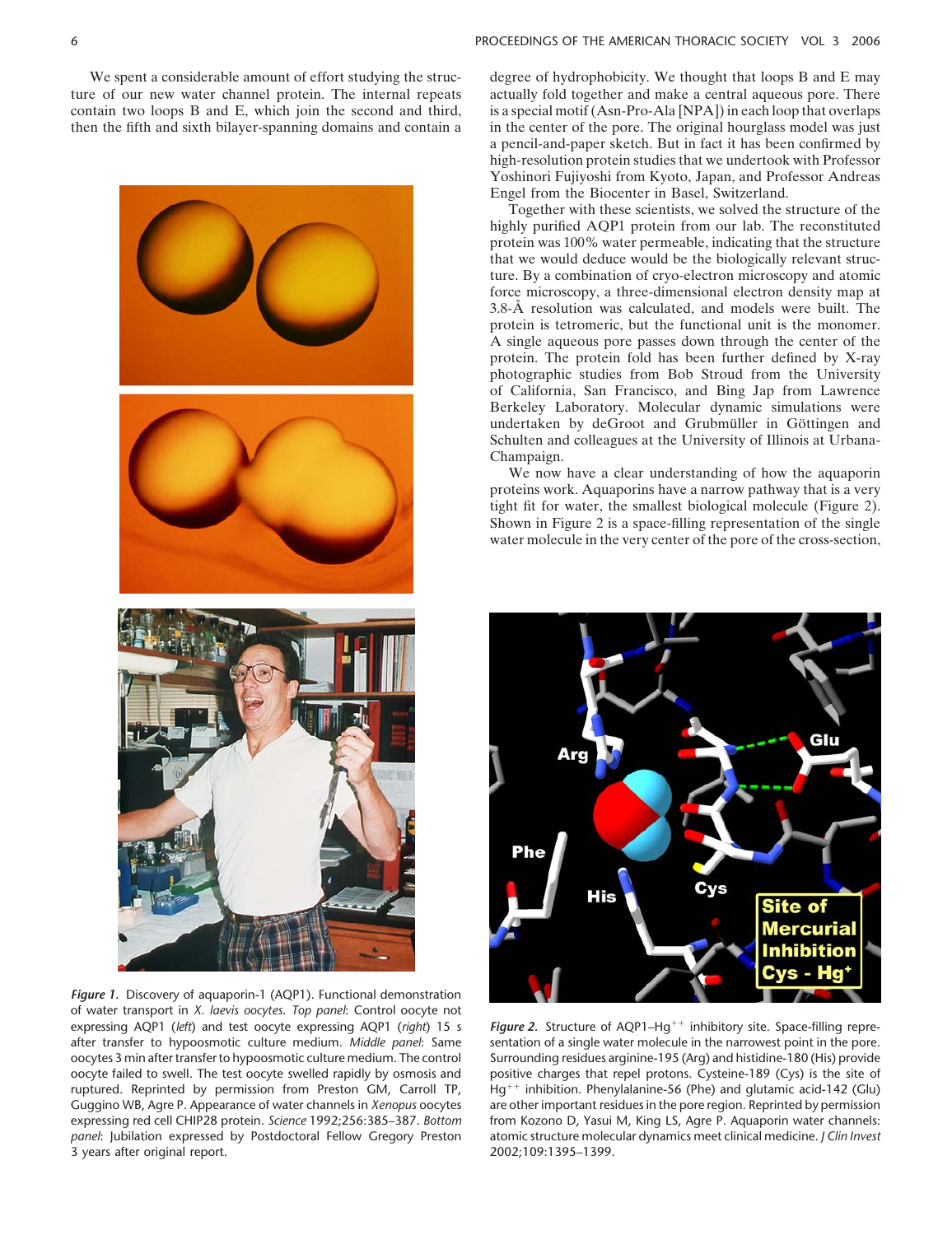and you can see that the adjacent charged residues, arginine and histidine, are very close. One can see here that there is a perfectly conserved residue, a cysteine, which is the site of mercurial inhibition. Now, how did this water pass through the membrane, but fail to carry protons? My father was a chemistry professor back in Minnesota, and he liked to tell his first-year students about the chemistry of water—H<sub>2</sub>O. Because it is 18 Da in mass, the molecule would be predicted to be a gas, which of course water is in the atmosphere. But in solution, the hydrogen bonds between water molecules cause water to be a liquid. In bulk solution, the water molecules are close together and hydrogen bonding occurs. This allows free movement of protons hopping between the molecules. In the extracellular vestibule of the hourglass and in the intracellular vestibule, water exists in bulk solution (Figure 3). But the center of the aquaporin has a 20-A trim span where water transits the pore in single file. The narrowest diameter of the pores is  $2.8$  A—just big enough for a single water molecule. A fixed positive charge on the adjacent arginine side chain will repel protons. The water molecules then are spaced within the pore at intervals so that hydrogen bonding cannot occur between them. A second barrier exists in the center of the pore, where an isolated water molecule will transiently form hydrogen bonds to the side chains of two highly conserved asparagines residues. This provides a very interesting mechanism—one that allows water to move with no resistance.

We and others sought by homology cloning to identify other members of the aquaporin protein family. A gene pileup represents a partial listing of human aquaporins (Figure 4). We now know of 12 human sequences that are closely related to AQP1. They are classed into two subsets: those permeated by water alone, the classical aquaporins, and those permeated by water plus glycerol, the aquaglyceroporins. Knowing the biophysical functions of the proteins and the sites where they are expressed permits us to predict their physiologic and pathophysiologic functions. I will briefly discuss some of each subset. AQP1 in the kidney is responsible for the countercurrent concentrating mechanism in the proximal tubules. AQP2 is the vasopressinregulated water channel in the collecting duct. Mutations in the gene encoding AQP1 cause mild nephrogenic diabetes insipidus, but mutations in the gene encoding AQP2 are much more severe. AQP4 is expressed in brain, and is involved in both the pathogenesis and the recovery from brain edema. AQP0 is expressed in lens, and mutations in this protein cause cataracts. The aquaglyceroporin AQP7 is expressed in fat tissue where it is responsible for glycerol release during fasting and starvation, while AQP9 in liver permits glycerol uptake by liver for gluconeogenesis.

To define the physiologic functions of AQP1, we collaborated with Søren Nielsen from the University of Aarhus in Denmark who is a world-class microscopist. Søren localized the AQP1 in lung and other tissues as well, but lung is the topic of the talk today. AQP1 is present in the capillary endothelium in a peribronchiolar distribution. In the alveolar section, a lower degree of specific staining is visible (Figure 5). Immunogold electromicroscopy of a single capillary endothelial cell from human lung exhibits immunogold labeling of both the lumenal membrane and the ablumenal membrane of the capillary (Figure 6). Studies by our colleague Landon King in the Division of Respiratory and Critical Care Medicine at Johns Hopkins demonstrated that the level of AQP1 expression in lung microvasculature is not constant. The amount of AQP1 rises dramatically in lung at the time of birth. In addition, AQP1 expression is exquisitely sensitive to corticosteroids—about an eightfold increase in expression in adult rat lung (Figure 7, *left panel*). Like many others, I suffer from a mild form of asthma; I use a corticosteroid inhaler,

and the beneficial effects may be partly explained by the induction of AQP1 expression.

AQP1 protein expression can be induced, but expression levels can also be reduced, because the protein is degraded by the ubiquitin pathway. Here I should add that my talk is going to lead up to the one by Aaron Ciechanover, discoverer of the ubiquitin pathway (*see* page 21). In another study, Landon King looked at the degradation of AQP1 by the ubiquitin proteosome in cultured fibroblasts (Figure 7, *right panel*). Fibroblasts normally only express very low levels of AQP1 when cultured in isotonic medium. Immunoprecipitations analyzed by antiubiquitin immunoblotting show that the AQP1 is polyubiquitinated—a low level of AQP1 is expressed and rapidly ubiquitinated targeting the protein for degradation. When fibroblasts are grown in culture medium made hypertonic by the addition of 200 mOsm sorbitol, the protein accumulated in abundance. Immunoprecipitations analyzed by antiubiquitin immunoblotting show that when fibroblasts are grown in hypertonic media, AQP1 is not ubiquitinated, and the level of protein rises dramatically. This provides an efficient mechanism for effectively accumulating AQP1 protein when it is needed and rapidly reducing AQP1 protein when no longer needed by the cell.

The lung is complicated, and Søren Nielsen and Landon King have defined the presence of multiple aquaporins at different levels of the respiratory tree (Figure 8). As described, AQP1 is present in capillaries and fibroblasts below the basement membrane. A different expression pattern is seen in the surface epithelium that lies above the basement membrane. Surface columnar cells contain AQP4 along the basolateral membranes. The adjacent goblet cells apparently do not contain aquaporins. The basal cells that reside along the basement membrane do not reach the surface and express high levels of AQP3. Thus, a clear distinction exists at the sites where AQP1, AQP3, and AQP4 are expressed. Still more complexity is found in the submucosal glands where AQP5 is expressed.

How does one distinguish the importance of multiple aquaporin proteins that exist alongside each other in the complex airway epithelia? The level of expression is tightly regulated during fetal development. AQP1 and AQP3 are expressed before birth, but AQP4 is only expressed after birth. So here is an example of where clinical medicine provides basic scientific insight. Mice with gene knockouts have been prepared and have provided important insight. But as physicians, we are really interested in the human biology.

The structural gene for AQP1 is colocalized with a specific blood antigen on human chromosome 7. As a hematologist, I am interested in blood group antigens. Although there are hundreds of different antigens, they comprise about 25 families each family being a genetic locus. As it turns out, the Colton blood antigen (Co) is a simple polymorphism on the surface of the AQP1 protein. Most of us have the same Co blood types, so they are usually not important clinically. Nevertheless, our colleagues at the International Blood Group Referencing Laboratory in Bristol, England, have only identified a handful of individuals lacking Co. So of course these are the very people that we became interested in. The Co-null individuals we were able to study were all women who apparently became sensitized during pregnancy. We determined that each was homozygous for different disrupting mutations in the gene encoding AQP1—a frameshift, an exon deletion, or a structurally important missense mutation—and were AQP1-null. Our Johns Hopkins colleague Landon King studied two unrelated AQP1-null individuals. A longstanding and distinguished member of the ATS, Landon was an ideal scientist to evaluate AQP1 in lung. The AQP1 null individuals have circulating anti-Co antibodies and are unable to tolerate a blood transfusion from other blood donors.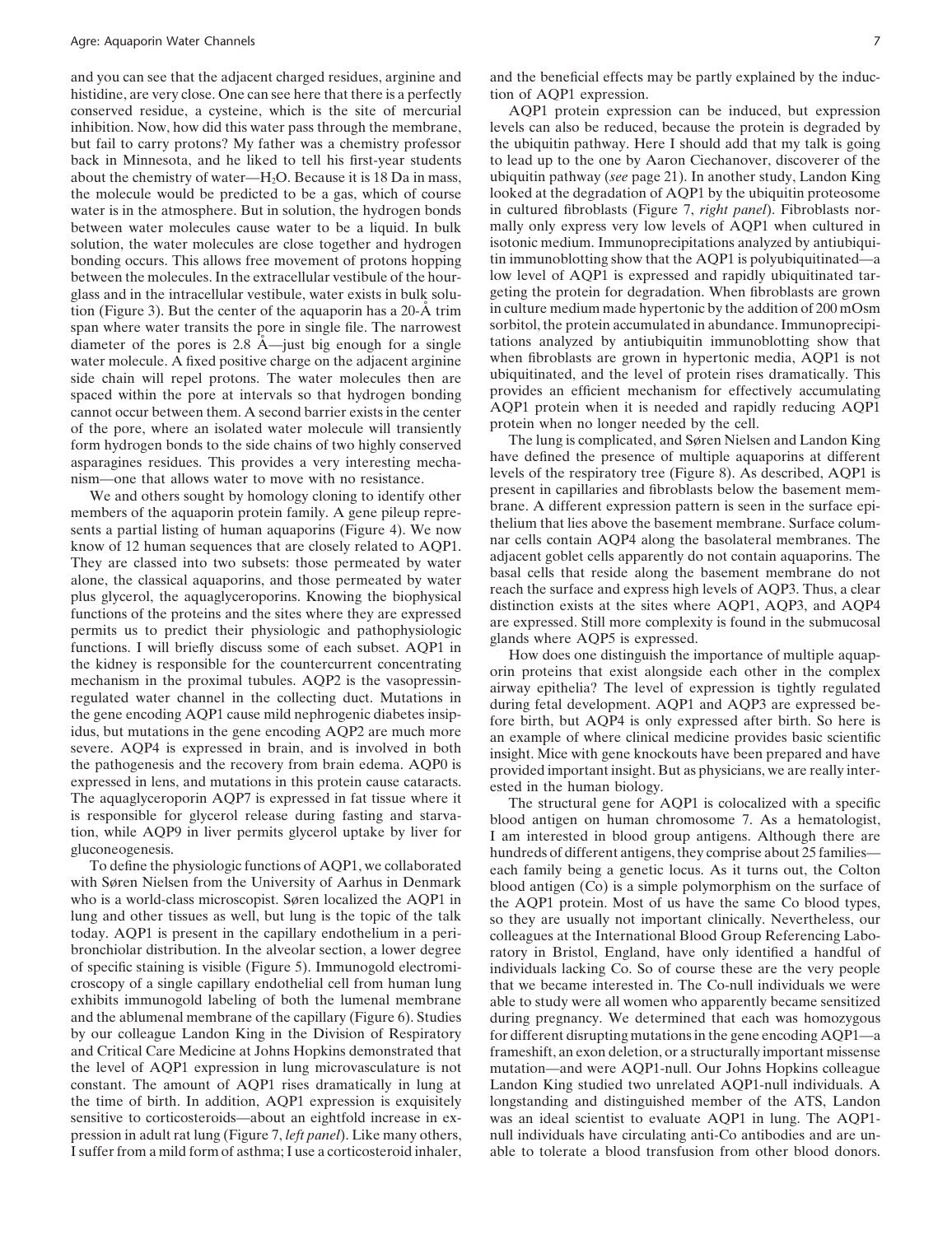

*Figure 3.* Functional schematic for water passage through AQP1. The extracellular vestibule and the intracellular vestibule of the channel contain water in bulk solution. They are connected by a 20-Å span where water molecules pass in single file. Barriers to the passage of protons are visible. Arginine-195 (R195) and histidine-180 (H180) provide fixed positive charges to repel proton passage. A single water molecule forms hydrogen bonds with the side chains of highly conserved asparagines-76 and -192 (N76 and N192). Partial positive charges are provided by the orientation of the two  $\alpha$ helices that enter but do not entirely span the bilayer. Reprinted by permission from Kozono D, Yasui M, King LS, Agre P. Aquaporin water channels: atomic structure molecular dynamics meet clinical medicine. *J Clin Invest* 2002;109:1395–1399.

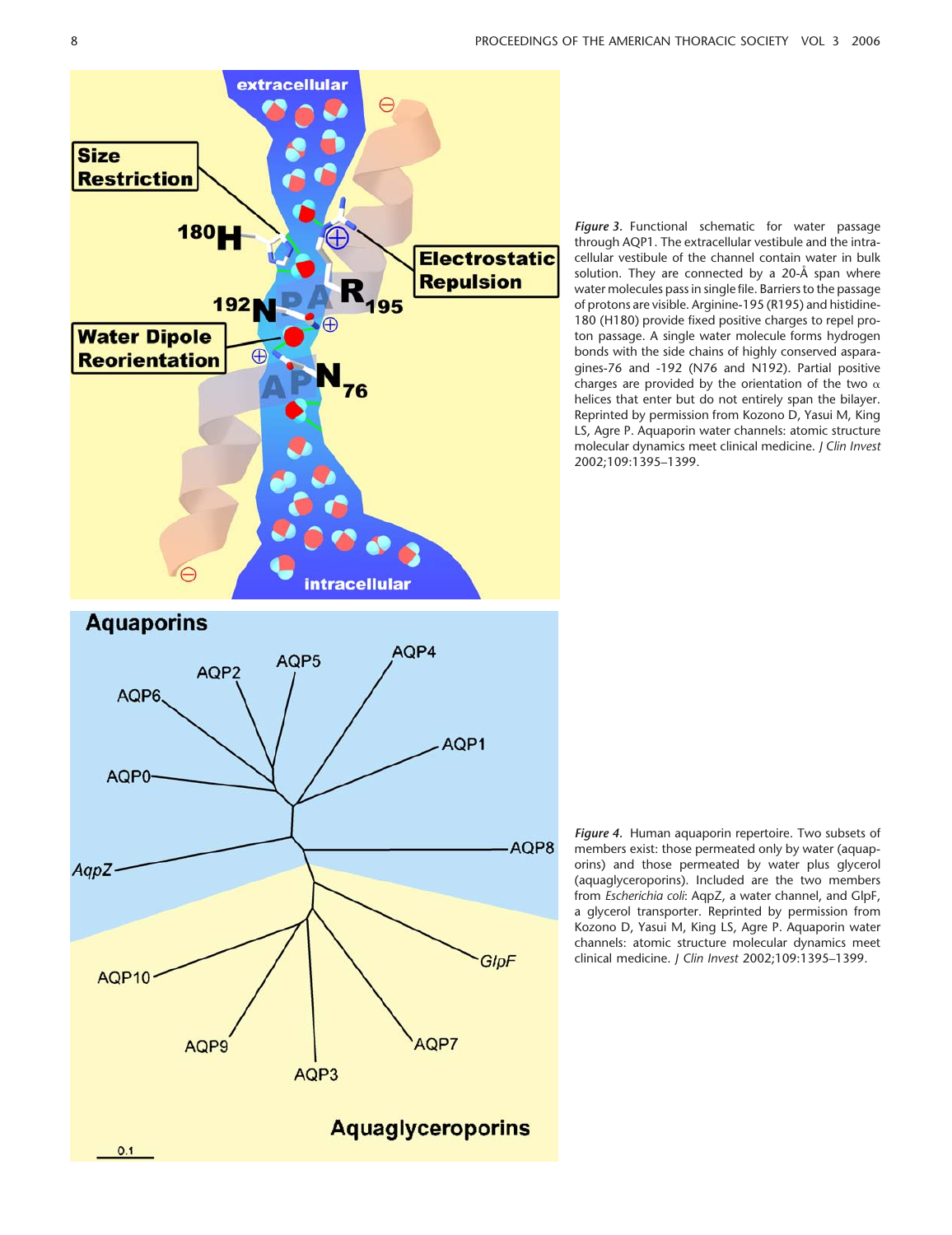*Figure 5.* AQP1 in rat lung capillary endothelium. *Left panel*: Immunoperoxidase staining reveals AQP1 in capillary endothelium (*arrows*) in peribronchiolar distribution. *Right panel*: Immunoperoxidase staining reveals AQP1 in capillary endothelium in alveolar distribution. Reprinted by permission from Nielsen S, Smith BL, Christensen EI, Agre P. Distribution of the aquaporin CHIP in secretory and resorptive epithelia and capillary endothelia. *Proc Natl Acad Sci* 1993;90: 7275–7279.

Nevertheless, the AQP1-null individuals look and feel well. But clinical medicine provides us with a very interesting and powerful approach to identifying the importance of proteins. Presumably, many of us bear mutations in different genes. While these mutations usually do not cause symptoms, if we're properly stressed, they can provoke a disease phenotype.

Landon King, in collaboration with Robert Brown at Johns Hopkins, used high-resolution computed tomography scans of the lung to evaluate lung capillary water permeability of these individuals before and after intravenous infusion of saline. Shown in Figure 9 are images from normal individuals: a 2-mm bronchiole and an adjacent venule at baseline and the same structures after infusion of 3 L of physiologic saline. It is obvious that the venule has become distended after intravenous fluid caused engorgement of the blood microvasculature. Similar increases are found in all normal individuals and all of the AQP1 null individuals. After infusion of saline, the wall thickness of the bronchioles in all normal individuals has increased due to water released from the blood vessels into the surrounding soft tissues. Thus, the bronchiolar wall thickness has increased as water collects in the perivascular soft tissues, forming incipient pulmonary edema. Surprisingly, the AQP1-null individuals had no such release of fluid to the surrounding soft tissues. Their bronchioles remained unchanged throughout the study—strong evidence that they have clear and measurable decrease in the vascular water permeability. At this point, we can only speculate about the clinical significance of this finding. With the first breath of life, the infant's lung absorbs amniotic fluid through the airway epithelium, and this is taken into the surrounding blood vessels. Thus, AQP1 may be important in perinatal fluid absorption by lung. If this is a reason for the low prevalence of the AQP1 null state, then presumably those who survive are somehow compensating for the lack of AQP1 in the microvasculature.

Now, I will talk about another aquaporin from the lungs: AQP5 is expressed in secretory glands, including airway submucosal glands, lacrimal glands, salivary glands, and sweat glands. AQP5 is expressed in the apical membrane of the secretory glands (Figure 10). The apical membrane where AQP5 resides is the last membrane water passes through during the secretion of airway fluids, tears, saliva, and sweat. Evidence suggests that this is important in clinical medicine. One study undertaken in collaboration with Chris Delporte in Brussels and a second study undertaken in collaboration with Kazuo Tsubota in Tokyo analyzed biopsies from a small number of patients with Sjögren's syndrome. This well-recognized disorder leads to dry eye and dry mouth problems, and pulmonary disorders as well. While



*Figure 6.* AQP1 in human lung capillary endothelium. Immunogold electron microscopic analysis reveals labeling of plasma membranes on lumenal surface (*top)* and ablumenal surface (*bottom*). Reprinted by permission from King LS, Nielsen S, Agre P, Brown RH. Decreased pulmonary vascular permeability in aquaporin-1-null humans. *Proc Natl Acad Sci* 2002;99: 1059–1063.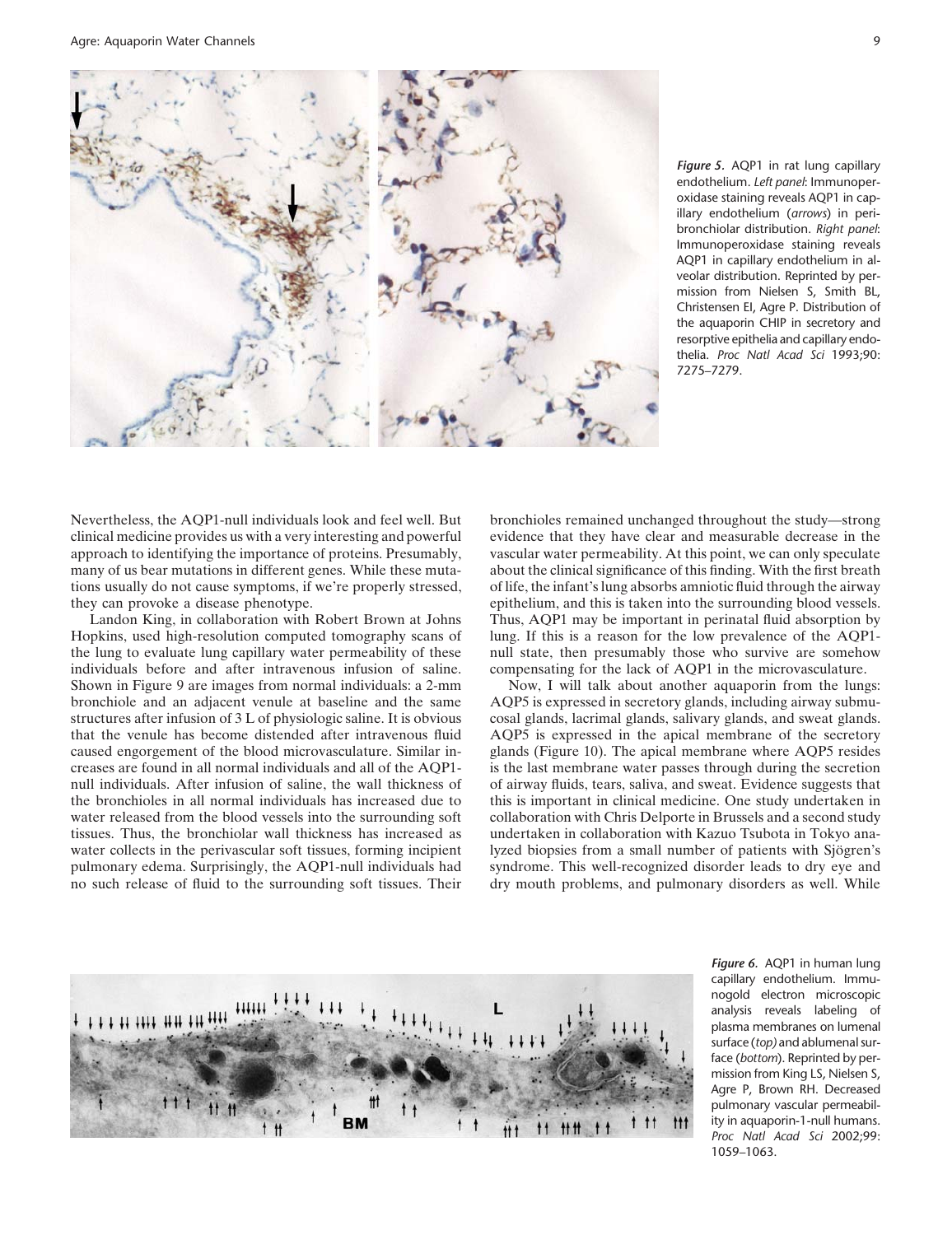

*Figure 7.* Dynamics of AQP1 expression. *Left panel*: Expression of AQP1 in rat lung is induced by corticosteroid exposure for 2 d. Reprinted by permission from King LS, Nielsen S, Agre P. Aquaporin-1 water channel protein in lung: ontogeny, steroid-induced expression, and distribution in rat. *J Clin Invest* 1996;97:2183–2191. *Right panel*: Level of AQP1 expression in cultured fibroblasts induced by hypertonic shock is regulated by degradation through the ubiquitin–proteosome pathway. Controls (*left lane* and *center lane*) denote fibroblasts grown in isotonic culture media producing extremely low levels of AQP1 accumulation. +200S denotes fibroblasts grown in culture medium made hypertonic by addition of 200 mOsm sorbitol. Anti-AQP1 immunoprecipitation (IP) was followed by antiubiquitin immunoblot. The *left lane* shows no signal in the control lacking immunoprecipitation control. The *center lane* shows polyubiquitination of AQP1 (ladder of reactive bands) in fibroblasts grown in isotonic culture media, thereby keeping AQP1 expression levels low. The *right lane* shows no polyubiquitination of AQP1 in fibroblasts grown in hypertonic culture medium, allowing AQP1 expression levels to rise to high levels. Reprinted by permission from Leitch V, Agre P, King LS. Altered ubiquitination and stability of aquaporin-1 in hypertonic stress. *Proc Natl Acad Sci* 2001;98:2894–2898.

Sjögren's syndrome is known to be an autoimmune problem, loss of glandular function often occurs in glandular elements where infiltration of lymphocytes is not seen. Normal biopsies have intense anti-AQP5 staining at the apical surface (Figure 11, *left panel*). In contrast, diffuse presence of AQP5 protein is notable throughout the glandular epithelium (Figure 11, *center panel*). This indicates that a mistake in trafficking of AQP5 protein has occurred, presumably as a secondary defect. An independent study of a larger number of Sjögren's syndrome biopsies was undertaken by Roland Jonsson, from the University of Bergen in Norway, and his collaborators. Interestingly, these investigators found normal AQP5 distribution, but they determined that AQP1 expression was reduced in the surrounding myoepithelial cells surrounding the glandular acini. So while there appears to be heterogeneity, all three groups found some aquaporin defects in this important clinical disorder, Sjögren's syndrome, and we can as yet only speculate what is happening in submucosal glands of lung.

Another important role of AQP5 is in sweat glands. In collaboration with Lene Nejsum and Søren Nielsen, analysis of sweat glands was undertaken comparing normal mice with AQP5 gene knockout mice engineered by Anil Menon and Carissa Krane from the University of Cincinnati. Although both mice have normal-appearing sweat glands, the AQP5-null mice exhibit diminished function of sweat glands after pharmacologic stimula-



Precise developmental expression patterns

*Figure 8.* Aquaporins in respiratory epithelia. *Upper panel*: Schematic demonstrating absence of aquaporin expression in goblet cells, AQP4 in surface columnar cells, AQP3 in basal cells, and AQP1 in underlying fibroblasts and capillaries. *Lower panels*: Immunoperoxidase, brown staining, reveals aquaporins in rat tissue sections corresponding to nasopharyngeal surface epithelium. (*A*) AQP3, (*B*) AQP4, (*C*) AQP5 (no staining). and (*D*) AQP1. Immunoperoxidase, brown staining, reveals aquaporins in rat tissue sections corresponding to subepithelial glands. (*E*) AQP3 (no staining), (*F* ) control (no staining,) and (*G*) AQP5 (staining of apical surface). Reprinted by permission from Nielsen S, King LS, Christensen BM, Agre P. Aquaporins in complex tissues. II. Subcellular distribution in respiratory and glandular tissues of rat. *Am J Physiol Cell Physiol* 1997; 273:C1549–C1561.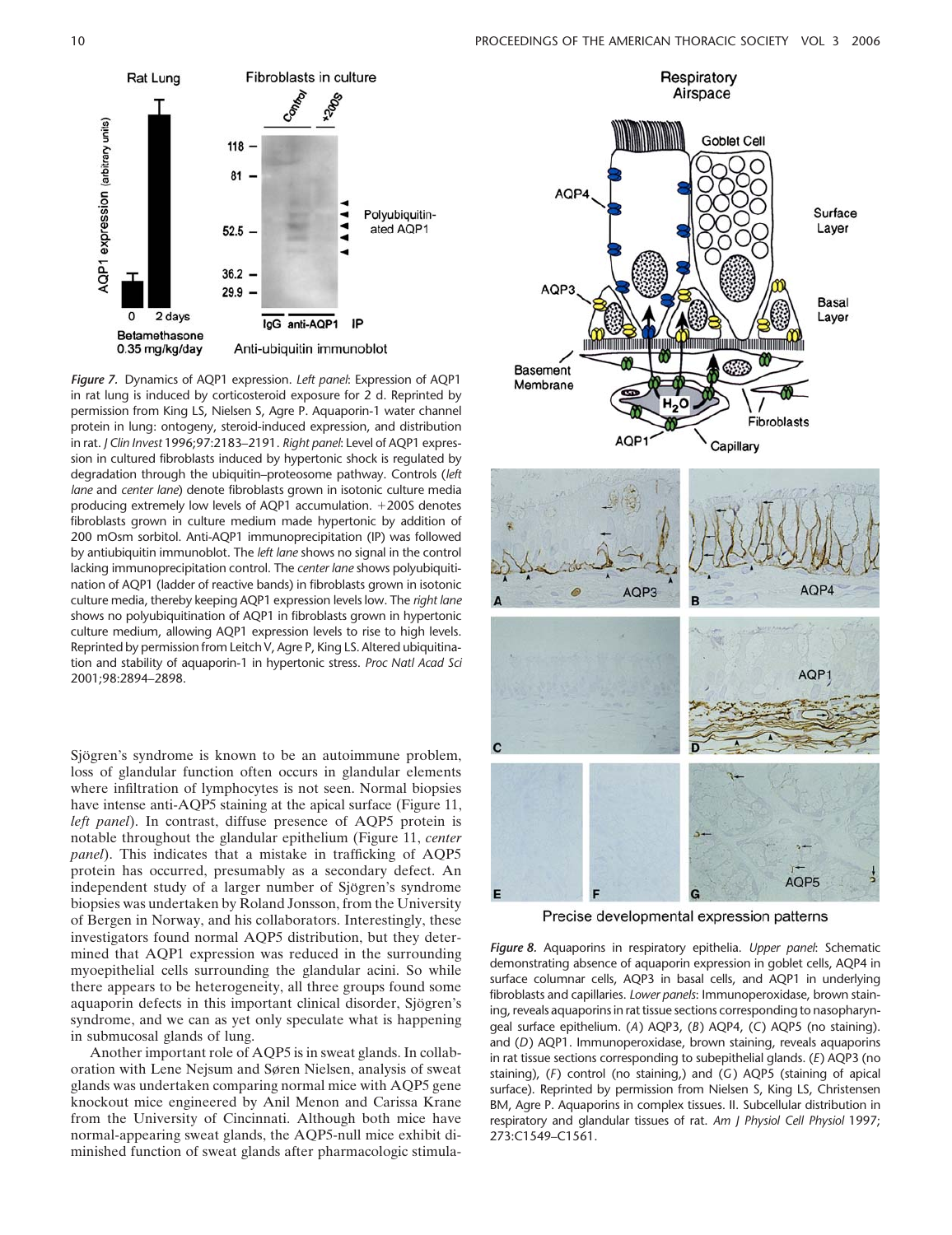

mans—pulmonary capillary defect. *Left panels*: High-resolution computed tomography scan of lung before (*left*) and after (*right*) infusion of 3 L of physiologic saline. The lumen of a 2-mm bronchiole is denoted (*L* ) as well as an adjacent venule (*V*). After infusion of saline, the venule becomes engorged and the wall of the bronchiole becomes thickened due to accumulation of fluid (*see arrows*). *Upper right panel*: This was reproduced in multiple normal individuals. *Lower right panel*: When AQP1-null individuals were investigated, they did not accumulate fluid surrounding the bronchiole, since the vascular water permeability

was reduced \*p<0.001 between groups. Reprinted by permission from King LS, Nielsen S, Agre P, Brown RH. Decreased pulmonary vascular permeability in aquaporin-1-null humans. *Proc Natl Acad Sci* 2002;99:1059–1063.

tion. We do not yet have direct evidence for what is happening in airway submucosal glands; it is our belief an important function of AQP5 will be identified.

Another place where AQP5 is expressed in lung is in the type 1 pneumocytes in the alveoli. A simple model of the alveolar level of lung is shown (Figure 12, *upper panel*). The type 2 cells, where a number of transport functions are known to occur, lack AQP5, but the flattened type 1 cells contain an abundance of AQP5. Immunogold decoration reveals an abundance of AQP5 in the apical membranes but not in the basolateral membranes (Figure 12, *lower panel*). Leland Dobbs at the University of California in San Francisco has undertaken a classic study that demonstrated that these type 1 pneumocytes have the highest water transport capacity of any cell type in the body. While the physiologic significance is still uncertain, I would like to leave this challenge to the young scientists here. In contrast to kidney and eye, for which advanced understanding of the role of aquaporins has emerged, I think the importance of aquaporins in airways is still in need of a lot of research.

So in closing, I will talk about a completely irrelevant system in terms of human disease, but an interesting illustration of the ubiquity of the aquaporins. We now know that aquaporins are expressed in all life forms. *Arabidopsis thaliana* is a small mustard plant that is often the subject of investigation by plant physiologists. An interesting study executed by Ralf Kaldenhoff in Germany showed that parental strains of *A. thaliana* need only a slender group of rootlets to support the necessary water uptake of the plant. Kaldenhoff then engineered a genetically modified *A. thaliana* in which rootlet expression of the Pip1b group of aquaporins is only 20% of the normal level. While the plants looked fine from the surface up, the genetically modified plant has compensated for the reduced rootlet aquaporin expression by sending out many more rootlets. Plants are known to express dozens of aquaporins, and their tissue distribution is well preserved. Microorganisms also contain aquaporins, and we hope that some of these may prove to be useful targets for new antibiotic development.

Finally, to summarize my lecture, I talked about aquaporins and how they are selectively permeated by water but not acid. Certain homologs are permeated by other substrates, such as glycerol. The structural model explains the functions beautifully, and AQP1 is regarded as the first atomic structure of a human channel protein. Aquaporins have been implicated in a number of clinical disorders, but the roles of aquaporins in respiratory diseases remain poorly defined. It is easy to imagine what lung aquaporins might be doing in terms of osmotic water movements—freshwater drownings, for example. But how do lung aquaporins participate in asthma, cystic fibrosis, and wound healing, or in response to infection? I think these issues are quite relevant to the mission of the ATS, and I sincerely hope that some of the young scientists attending this meeting will take up this challenge.

Now, let me spend just a moment to tell you what it is like to win a Nobel Prize, since people often ask me. Well, it is a lot of fun, but it starts out a little puzzling. The phone rang in my bedroom at 5:30 in the morning on October 8, 2003, and a very distinguished Swedish gentleman notified me that I would share the Nobel Prize in chemistry. I was obviously delighted to hear the message, but my second thought was "chemistry, what in hell do I know about chemistry?" Our next speaker knows a lot about chemistry, since Aaron Ciechanover is a real biochemist. When I came to work a few hours after the phone call, I noticed there was a big party underway in my laboratory, organized by the young people in our group. Several ATS members were in the thick of it, including Landon and other members of his team, Virginia, Ramana, and Kelly, and were celebrating enthusiastically. Our university president even came over to see me—I had no idea that we were such good friends! My telephone voicemail was filled with requests for interviews, and then there was the voice of a very dear colleague from Norway. And I will never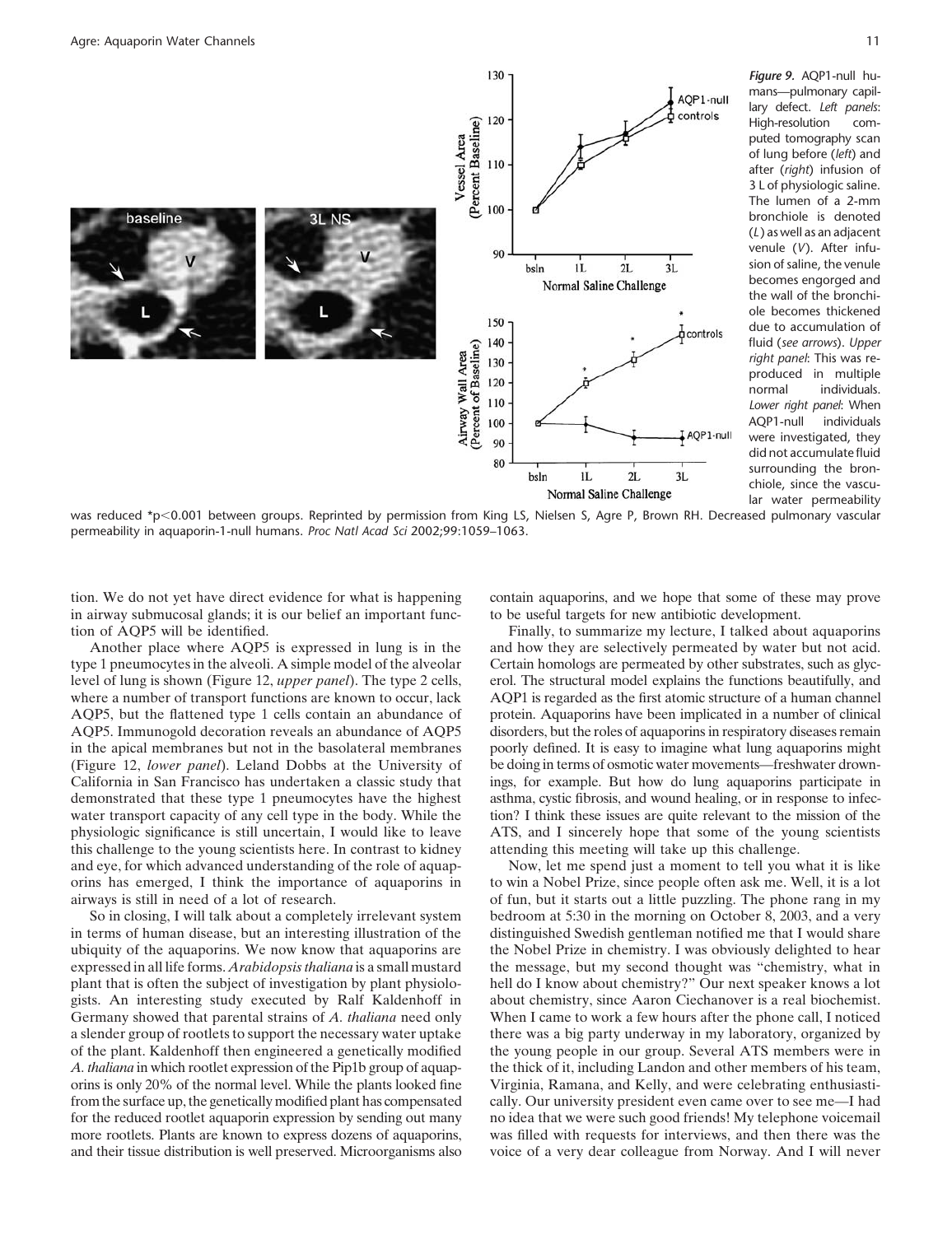

*Figure 10.* AQP5 in secretory glands. Drawings of secretory glands reveal AQP5, colored red, at the apical membrane (*lower panel*). The immunohistochemically stained tissue section of rat salivary gland reveals AQP5, stained brown, at the apical surface of three acini but not basolateral membranes (*upper panel*). Reprinted by permission from Nielsen S, King LS, Christensen BM, Agre P. Aquaporins in complex tissues. II. Subcellular distribution in respiratory and glandular tissues of rat. *Am J Physiol Cell Physiol* 1997;273:C1549–C1561.

**ENDO** *Figure 12.* AQP5 in alveolar type 1 pneumocytes. *Upper panel*: Drawing of alveolar space reveals AQP5, colored red, in apical membrane of type 1 pneumocytes (P1) but not type 2 pneumocytes (P2). *Middle and lower panels*: Immunogold labeling of AQP5 at apical membranes denoted with *arrows*. ENDO = endothelium; EPI = epithelium. Reprinted by permission from Nielsen S, King LS, Christensen BM, Agre P. Aquaporins in complex tissues. II. Subcellular distribution in respiratory and glandular tissues of rat. *Am J Physiol Cell Physiol* 1997;273:C1549–C1561 (*upper* and *middle panels*); King LS, Nielsen S, Agre P. Respiratory aquaporins in lung inflammation: the night is young. *Am J Respir Cell Mol Biol* 2000;22:8–10 (*lower panel*).

forget his voice; he said, "Peter, Peter, we just heard the news it's unbelievable." So that shows the confidence that your colleagues may have for you. But then the voice came back on and said, "No, no, it's very believable—it's wonderful." And if the day wasn't crazy enough, while driving home that evening, the large sign in front of the discount liquor store at our neighbor-

hood shopping center read, "Congrats Dr. Agre" in large letters, indicating that I already had become a local celebrity. And I'd just like to point out the implication that I am their best customer is really a great exaggeration. When I got home, our youngest daughter was home from high school, and she's a real shy kid. I told her I hoped that others would not bother her at school



*Figure 11.* AQP5 in lacrimal glands—anti-AQP5 immunohistochemical staining of normal versus Sjögren's syndrome biopsies. Paraffin sections of human biopsies show AQP5, brown staining, in the apical membrane of normal (*left panel*) and non-Sjögren's dry eye (right panel). *Center panel*: The biopsy from a patient with Sjögren's syndrome reveals diffuse staining over the cell body indicating that a mistake in membrane trafficking

had occurred. Studies by other investigators (Beroukas and colleagues) did not reveal abnormal AQP5 distribution but demonstrated AQP1 is reduced in myoepithelium (not shown). Reprinted by permission from Tsubota K, Hirai S, King LS, Agre P, Ishida N. Defective cellular trafficking of lacrimal gland aquaporin-5 is Sjögren's syndrome. *Lancet* 2001;357:688–689.